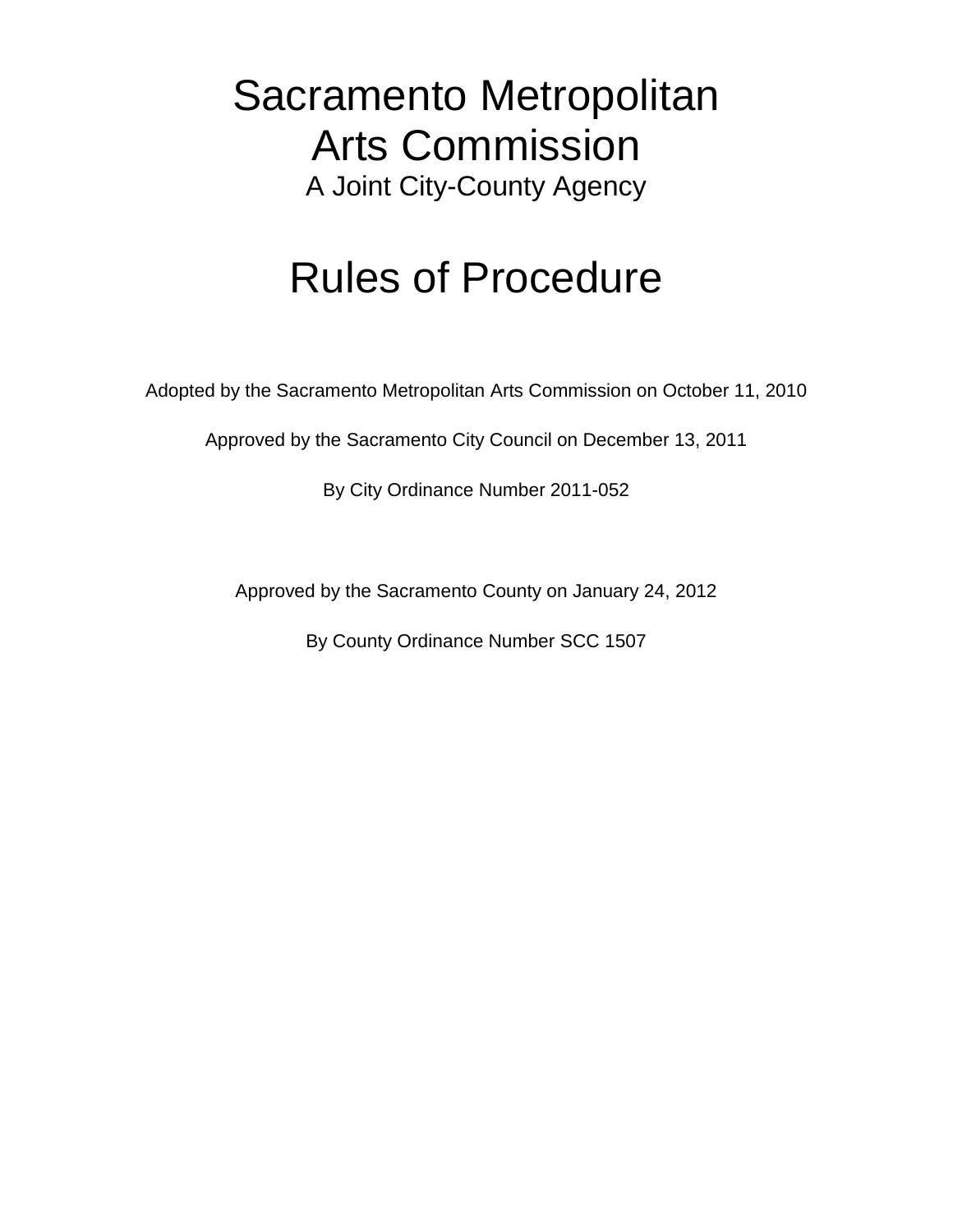# **CHAPTER 1 – AUTHORITY/ADMINISTRATION**

### **A. General Authorities and Applicability**

- 1. The Sacramento Metropolitan Arts Commission ("Commission") was established pursuant to Section 2.84.010 of the Sacramento City Code and Section 2.96.020 of the Sacramento County Code.
- 2. These Rules of Procedure ("Rules") are intended to supplement the City Council's Rules of Procedure. Until such time as they are amended or new rules adopted, these Rules shall govern the order and conduct of business of the Commission, except where in conflict with the City Council's Rules of Procedure, which shall prevail in the event of such conflict.
- 3. These Rules shall be in effect upon adoption by the Commission and approval by Resolution of the Sacramento City Council.
- 4. Where these Rules conflict with City or County Codes, the latter shall control.

#### **B. Mission**

The Mission of the Commission is: "Advancing community through arts and culture."

#### **C. General Administration**

- 1. The Commission will review and propose revisions to the Rules as needed.
- 2. During Commission discussions, deliberations, and proceedings, the Commission Chair (or, in his/her absence, Acting Chair) has the primary responsibility to ensure that the Commission, Staff and members of the public adhere to these Rules.

#### **D. Amendment**

These Rules may be adopted, altered, amended or repealed by a majority vote of the Commission.

### **E. Suspension**

Any Rule may be temporarily suspended by a two-thirds (2/3) vote of all Commission members present.

### **F. Robert's Rules**

To the extent these Rules do not address the parliamentary procedures for meetings by a legislative body, the latest published edition of Robert's Rules of Order shall govern.

### **G. References to Commission Staff**

The term "Staff," as used in these Rules refers to the staff of the Sacramento Metropolitan Arts Commission.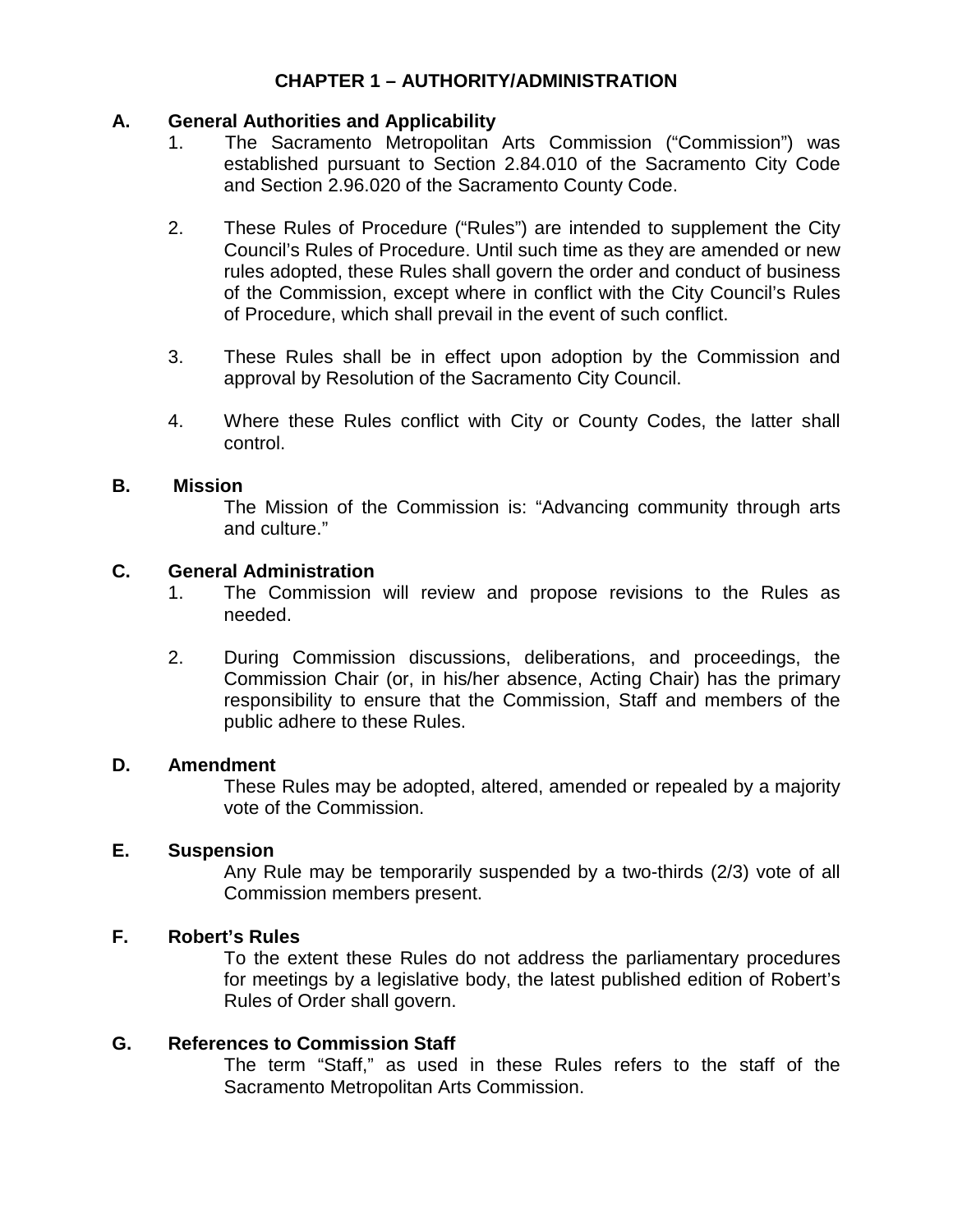# **A. Main Office**

The main office of the Commission shall be at a centrally located, suitable space within the City or County of Sacramento.

### **B. Commission Members**

- 1. Eligibility: Members should:
	- a. Possess demonstrated knowledge about the arts and be involved with the local arts community;
	- b. Possess extensive experience which would foster the mission of the Commission;
	- c. Be arts educators, arts patrons, arts supporters, arts advocates, arts administrators and/or practicing artists; and
	- d. Have a basic understanding of the Commission's activities.
- 2. Balance: The composition of members should reflect a diverse representation of the City and County to the maximum extent practicable..:
- 3. Appointment: The Commission shall consist of eleven (11) members who shall be appointed pursuant to the City and County ordinances establishing the Commission, as follows:

a. Five members shall be appointed by the mayor with approval of the council..

- b. Five members shall be appointed by the board..
- c. One member shall be jointly appointed by the council and board upon recommendation by the commission. In making its recommendation, the Commission shall review candidate recommendations consistent with the eligibility criteria of Sections B.1 and B.2 of this Chapter.
- 4. Term of Office: Each member shall serve for a term of three years. No member who has served two consecutive full three-year terms shall be eligible for reappointment to the commission until two years after the last prior date the member served on the commission.
- 5. Absences: The position of any member who fails to attend three or more regular meetings in one year without the approval of the majority of the members of the Commission shall automatically become vacant.
- 6. Vacancies: The mayor, with approval of the council, shall fill any vacancy occurring among the members who the mayor appoints. The board shall fill any vacancy occurring among the members who it appoints. The commission shall make a recommendation to the council and board for filling a vacancy occurring in the position of the jointly appointed member.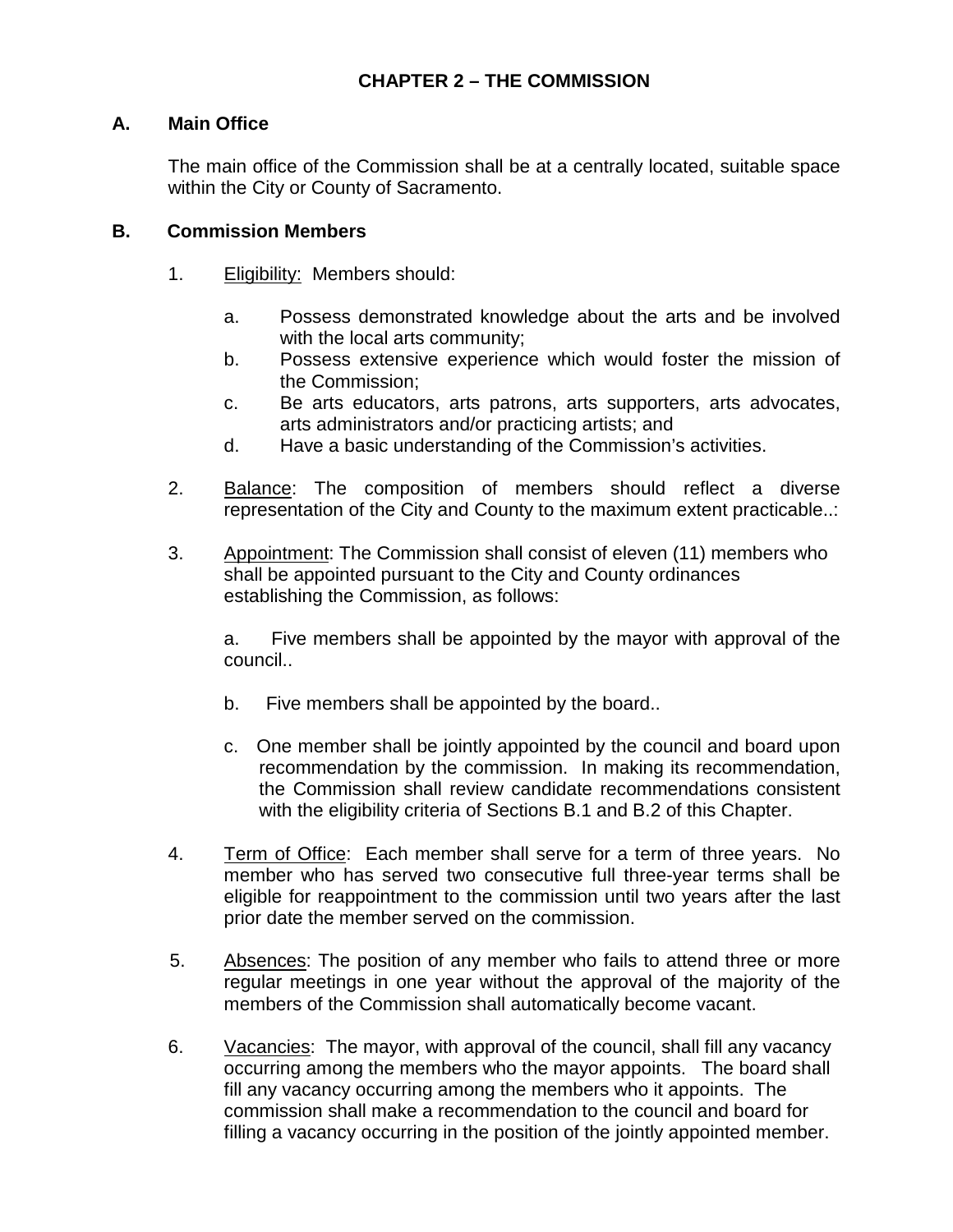7. Compensation: Commission members shall not be compensated for attendance at Commission or committee meetings.

# **D. Officers**

The officers of the Commission shall be the Chair and the Vice Chair.

# **E. Election of Officers**

- 1. The Chair shall be nominated by a majority vote of the Commission at a regular meeting each year and elected by a majority vote of the Commission members present at the meeting. If no nominee has a majority, the process will start over. The Chair's term of office shall be for a term of one year, beginning at the next regular meeting of the Commission following the election.
- 2. The Vice Chair shall be nominated by a majority vote of the Commission at a regular meeting each year and elected by a majority vote of the Commission members present at the meeting. If no nominee has a majority, the process will start over. The Vice Chair's term of office shall be for a term of one year, beginning at the next regular meeting of the Commission following the election.
- 3. The election of Chair and Vice Chair may be held at the same meeting.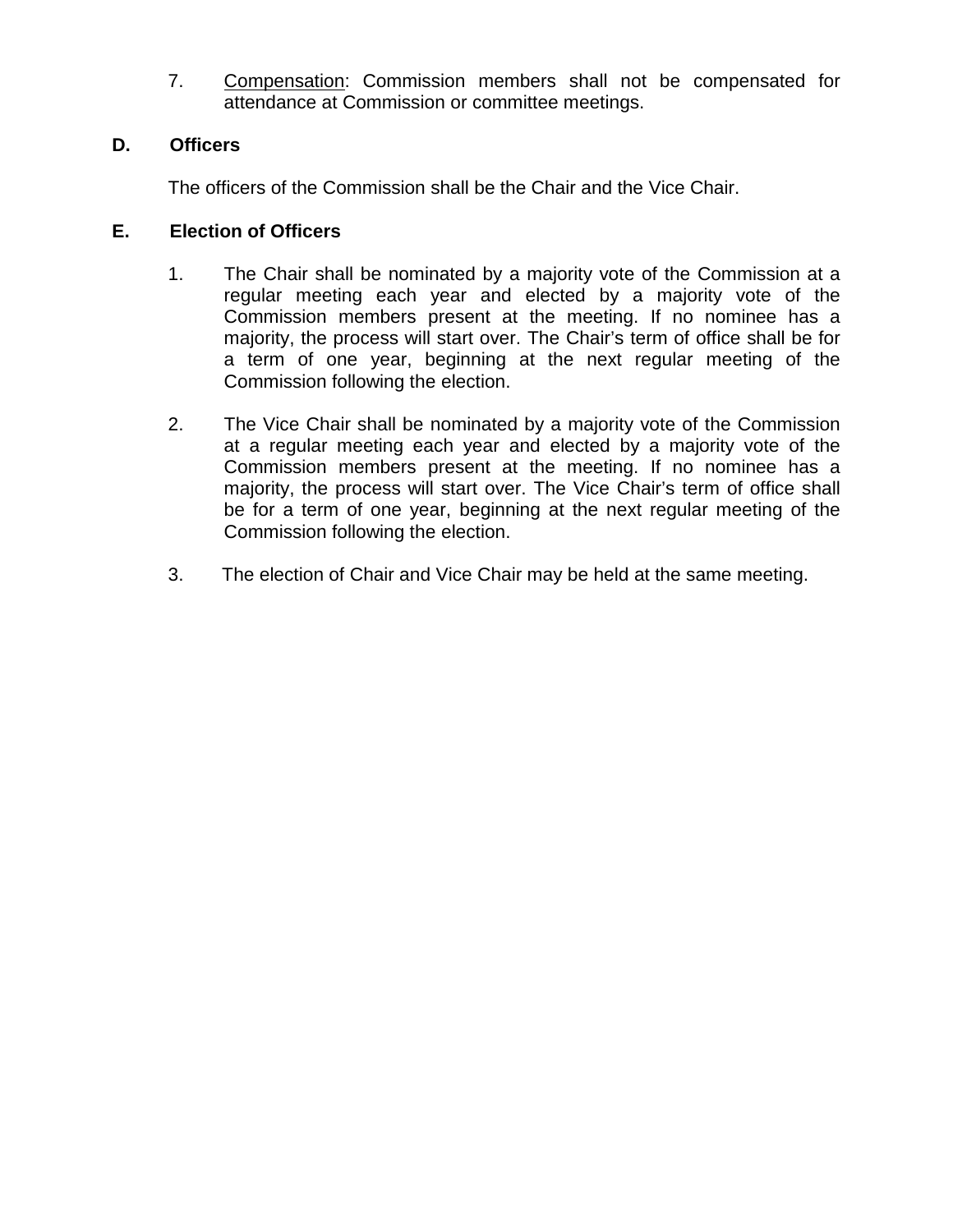# **A. Duties of Chair and Vice-Chair**

- 1. The Chair shall:
	- a. Be the presiding officer of all meetings of the Commission, maintaining order;
	- b. Be entitled to make and second motions on matters before the Commission and vote on actions, but shall possess no veto power over actions of the Commission;
	- c. Submit to the Commission recommendations and information as may be considered proper concerning the business, affairs, and policies of the Commission;
	- d. Serve as an ex-officio member of the Board of Directors of the Friends of the Arts Commission; and
	- e. Perform such other and further duties as the Commission may prescribe from time to time.
- 2. The Vice-Chair shall:
	- a. Assume the duties of the Chair in the Chair's absence from a Commission meeting, and shall:
		- (i) Possess all powers of the Chair;
		- (ii) Be subject to all prescribed duties of the Chair; and
		- (iii) In the event that the Chair is vacant, the Vice Chair shall serve as the Acting Chair until the election of an Interim Chair, who shall serve out the remainder of the Chair's term.
- 3. If the Chair and Vice-Chair are absent from a Commission meeting, the Commission may appoint one of its members to serve as Chair protempore.

### **B. Joint Responsibilities of Commissioners and Staff**

- 1. Commission members ("Commissioners") and Staff shall conduct the business of the Commission:
	- a. Recognizing that stewardship of the public interest must be of primary concern;
	- b. Working for the common good of the people of Sacramento City and County;
	- c. Assuring fair and equal treatment of all persons coming before the Commission; and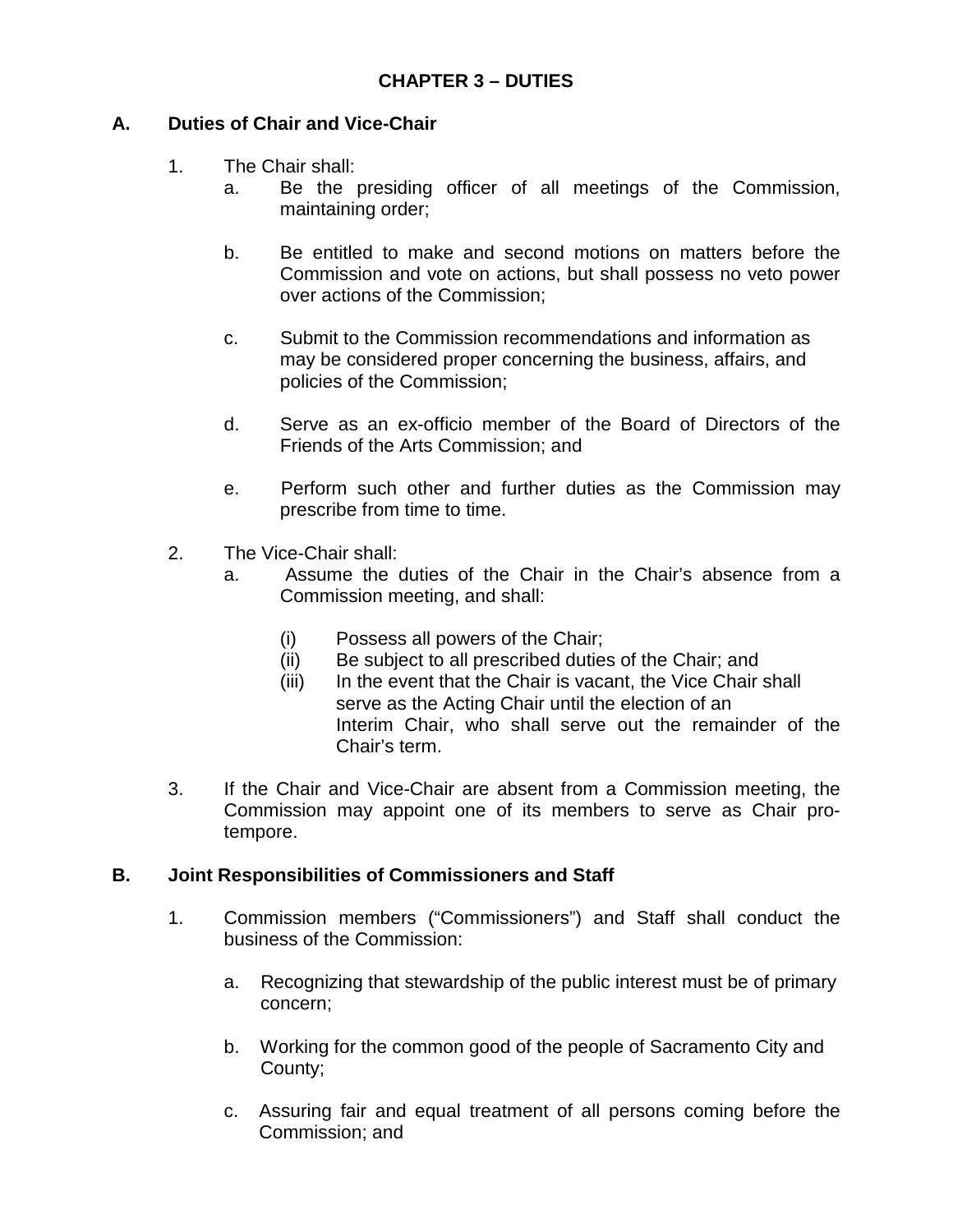d. Remaining mindful of the Commission's mission as well as the Commission's commitment to accountability and transparency.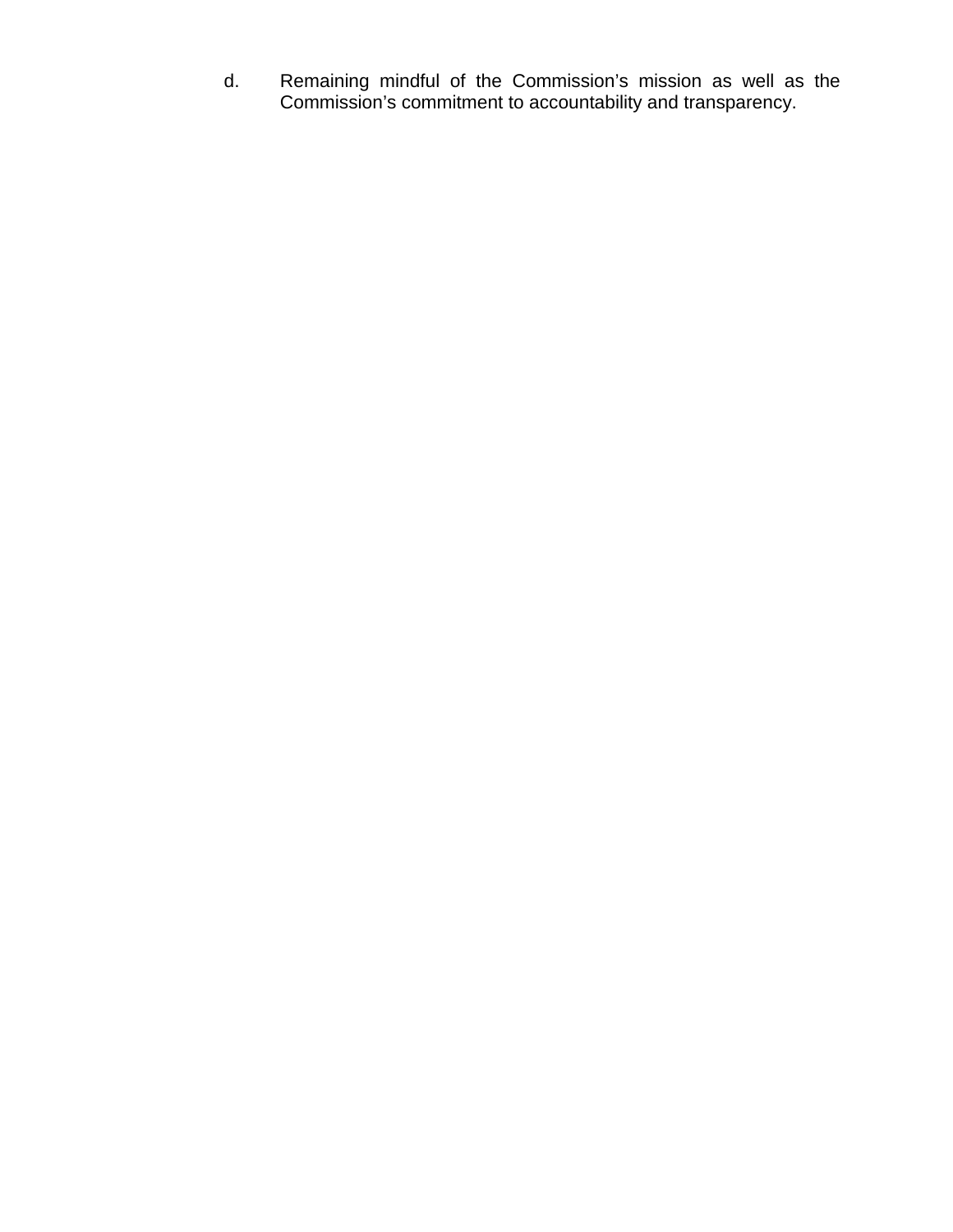# **CHAPTER 4 – EFFECTIVENESS OF COMMISSIONERS**

#### **A. General Principles**

- 1. Commissioners shall:
	- a. Treat everyone with courtesy and refrain from inappropriate behavior and derogatory comments;
	- b. Be fair, impartial and unbiased when voting and/or sharing expertise;
	- c. Gain the attention of the Chair to inform the Chair of their wish to speak and shall be acknowledged by the Chair before speaking;
	- d. If one or more Commissioners believe the Rules are not being followed, move to require the Chair to enforce these Rules and the Chair shall do so upon an affirmative vote of a majority of the Commissioners present;
	- e. Not delay or interrupt the proceedings or the peace of the Commission, nor disturb any Commissioner while s/he is speaking, by conversation or otherwise, nor disobey the orders of the Commission or the presiding officer, except as otherwise herein provided, nor digress from the item under consideration;
	- f. Switch any noise-making devices to the off mode during Commission meetings;
	- g. Support all ordinances, policies, rules and regulations applicable to the Commission; and
	- h. Abide by these Rules and Robert's Rules of Order in conducting the business of the Commission.

# **B. Conduct between Commissioners**

- 1. Commissioners shall:
	- a. Value each other's time at meetings;
	- b. Attempt to build consensus on an item through an opportunity for dialogue. When this is not possible, majority vote shall prevail and the majority shall show respect for the opinions of the minority;
	- c. Have the right to dissent from, or comment on any action of the Commission, while showing respect to the majority;
	- d. Respect each other's right to speak and, if necessary, agree to disagree;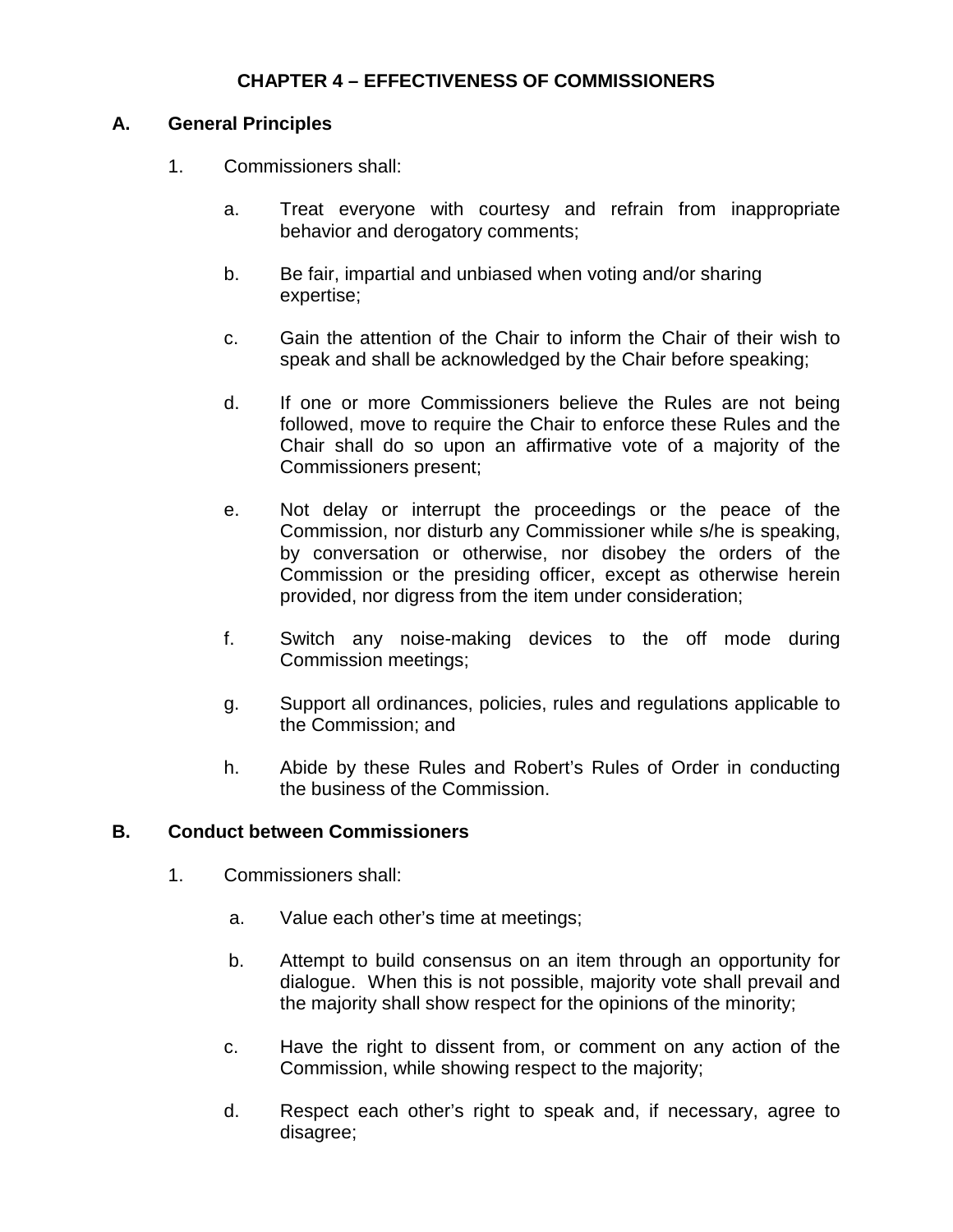- e. Avoid offensive and negative comments and practice civility and decorum during discussions and debate; and
- f. Assist the Chair's exercise of the Chair's duty to maintain order.

# **C. Interaction with Staff**

- 1. Commissioners shall:
	- a. Treat staff courteously and professionally and refrain from publicly criticizing individual staff members;
	- b. Discuss concerns regarding Staff with the Executive Director;
	- c. Refrain from giving direction to Staff.
	- d. Recommend program or project priorities to Staff.
	- e. Request staff to provide specific program or project related information.

### **D. Demeanor with the Public**

- 1. Commissioners shall:
	- a. Make the public feel welcome at meetings and/or Commission events;
	- b. Be impartial, respectful and without prejudice toward the public, and refrain from directing or criticizing the public;
	- c. Listen courteously and attentively to public comment;
	- d. Not argue or debate with members of the public;
	- e. Make no promises to the public on behalf of the Commission;
	- f. Refrain from making statements to the public on behalf of the Commission without having received the express authority of the Commission to do so; and
	- g. Treat all members of the public equitably and fairly in terms of time allotted to speak, except in special circumstances when a majority of the Commission votes to permit.

# **E. Communication with Public Entities**

- 1. Commissioners shall:
	- a. Project a positive image of the Commission; and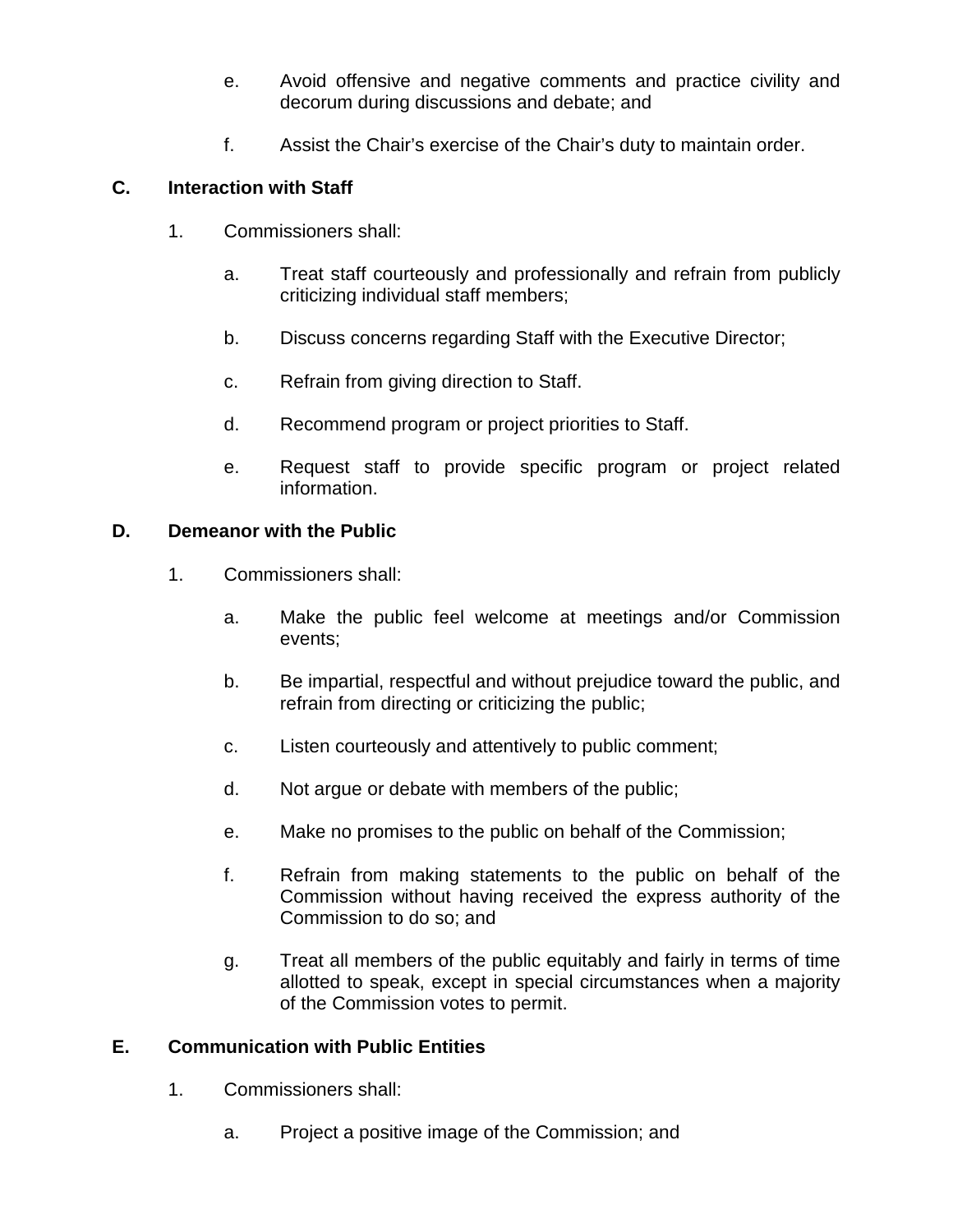- b. Show tolerance and respect for public entities' positions, opinions and concerns and, if necessary, agree to disagree.
- c. Refrain from participation in meetings for the purpose of influencing the outcome of their deliberations, unless requested to do so by the Commission.

# **F. Commissioner Conduct**

- 1. Commissioners shall receive at least two hours of training in ethics, conflicts of interest, open meetings laws, competitive bidding requirements, bias prohibitions, etc., in accordance with Government Code sections 53234 et seq., every two years.
- 2. Commissioners shall conduct themselves in accordance with such training.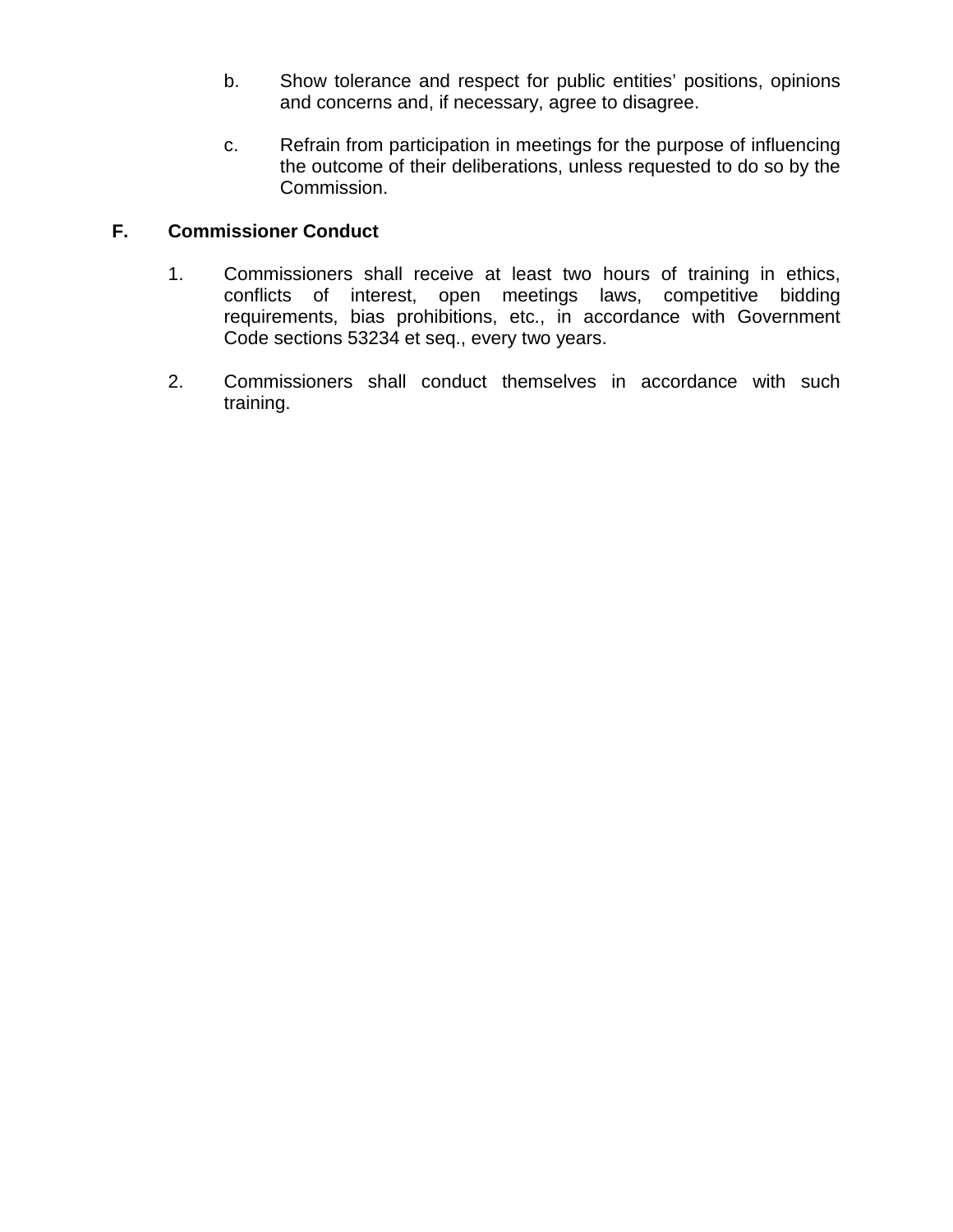# **CHAPTER 5 – RESPONSIBILITES OF STAFF**

#### **A. General Conduct:**

- 1. Commission Staff shall:
	- a. Prepare well-written staff reports and provide accompanying documents on all agenda items in accordance with the agenda format and preparation schedule;
	- b. Staff may take different recommendations to the bodies of elected officials for approval, even if the Commission does not support the recommendation. In such cases, the staff report shall include the Commission's recommendations and rationale.
	- c. Remain objective on issues, offer their expertise and should not be advocates for issues, but may offer their opinions;
	- d. Be available for questions from Commissioners in accordance with the Brown Act;
	- e. Respond to questions from the public during meetings when requested to do so by Commissioners; and
	- f. Refrain from arguing with the public or members of the Commission.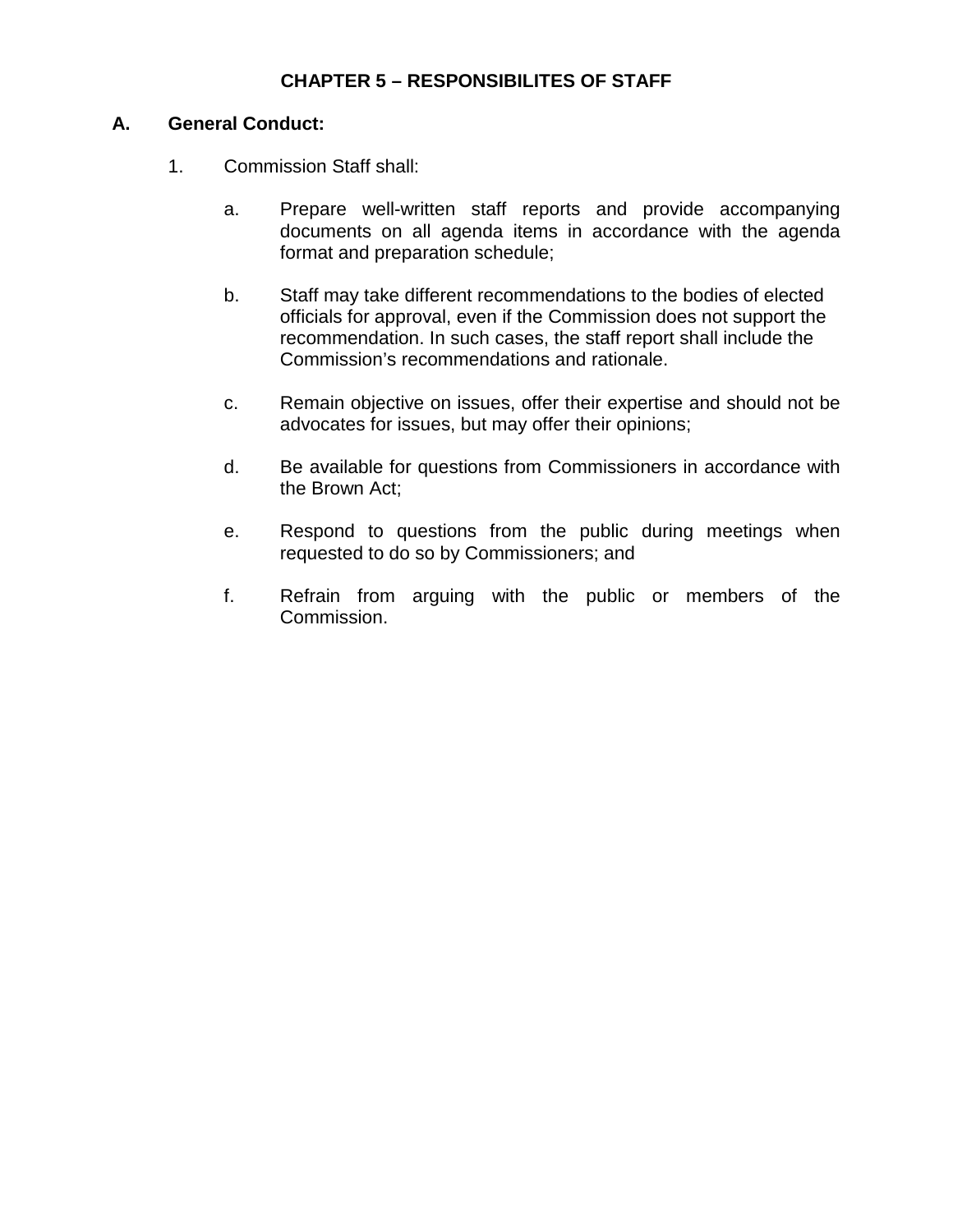# **CHAPTER 6 – CONDUCT OF THE PUBLIC**

#### **A. General Conduct**

- 1. All speakers must approach and speak when recognized by the Chair. Stamping of feet, whistles, yells or shouting, and/or similar demonstrations are unacceptable public behavior and will not be tolerated by the Chair.
- 2. Lobbyists must identify themselves and their client(s), and business or organization they represent, when speaking to the Commission.
- 3. Members of the public wishing to provide documents to the Commission shall provide enough copies for all Commissioners and Staff, as per Section 8.D.4. below.
- 4. Members of the public must switch any noise-making devices to the off mode during Commission meetings.
- 5. Members of the public wishing to speak to the Commission should complete and submit a speaker's slip to Staff prior to the item being called, indicating the agenda item or off-agenda item which they wish to address.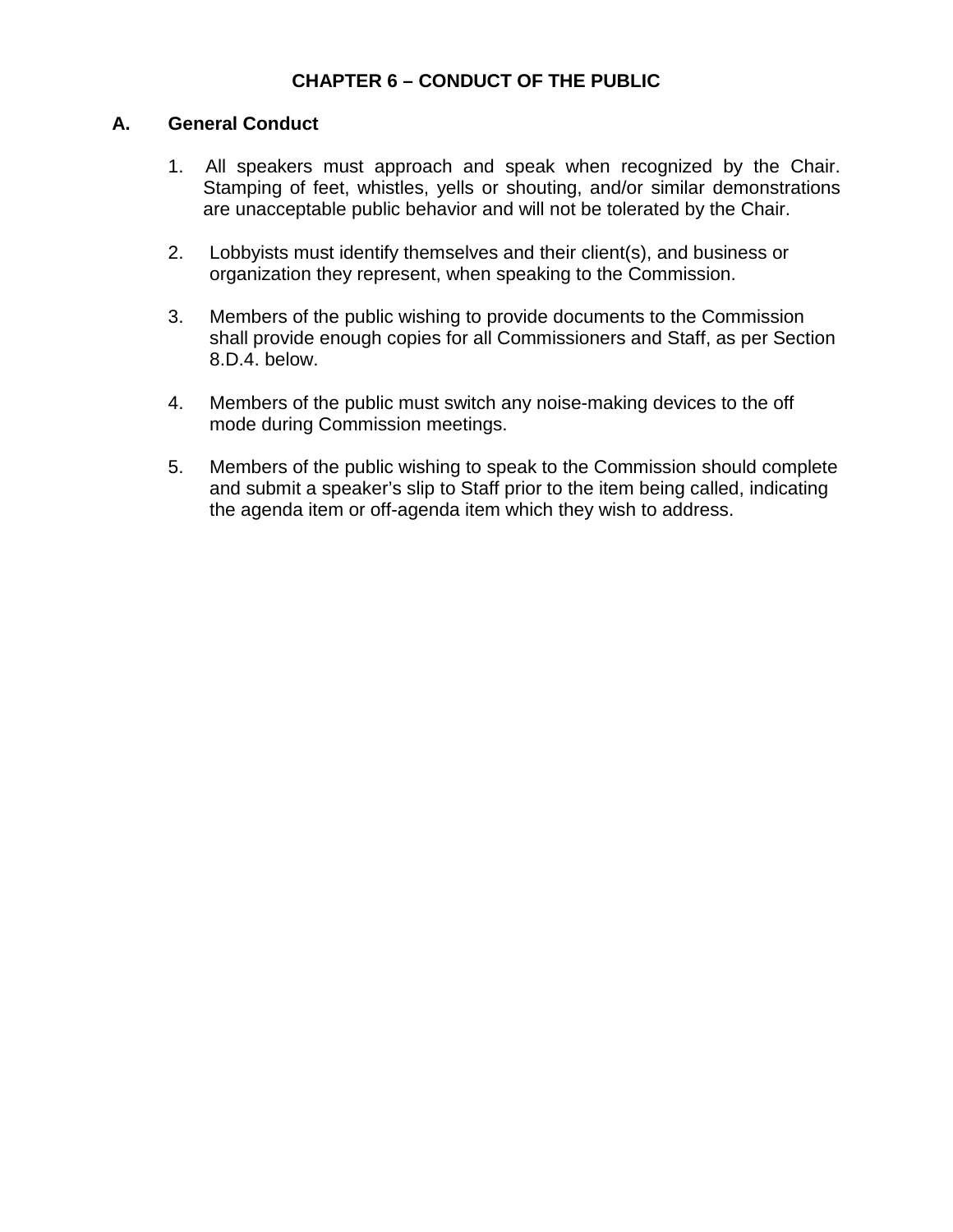# **CHAPTER 7 - MEETING TYPES AND SCHEDULES**

#### **A. Regular Meetings**

The commission shall establish a time and place for regular meetings to be held approximately monthly and not less than nine (9) times per year. Commission meetings shall be noticed in accordance with the Ralph M. Brown Act ("Brown Act"). The Commission's Executive Director ("Executive Director") shall set meeting dates.

Attendance at Commission meeting venues shall be limited to the posted seating capacity. Entrance to meeting venues may be regulated when venue capacity is likely to be exceeded.

#### **B. Adjourned Meetings**

The Commission may adjourn any regular, adjourned regular, special or adjourned special meeting to a specified time and place, in the order of adjournment as permitted by law.

#### **C. Cancellation of Regular Meetings**

Staff may cancel any regular meeting for lack of Commission business in accordance with the notice requirements of the Brown Act.

#### **D. Special Meetings**

The Chair, or a majority of the Commissioners, may call a special meeting by providing notice twenty-four (24) hours in advance of the meeting to the Chair, to all Commissioners, to media outlets and persons having requested in writing notification of such meetings pursuant to state law.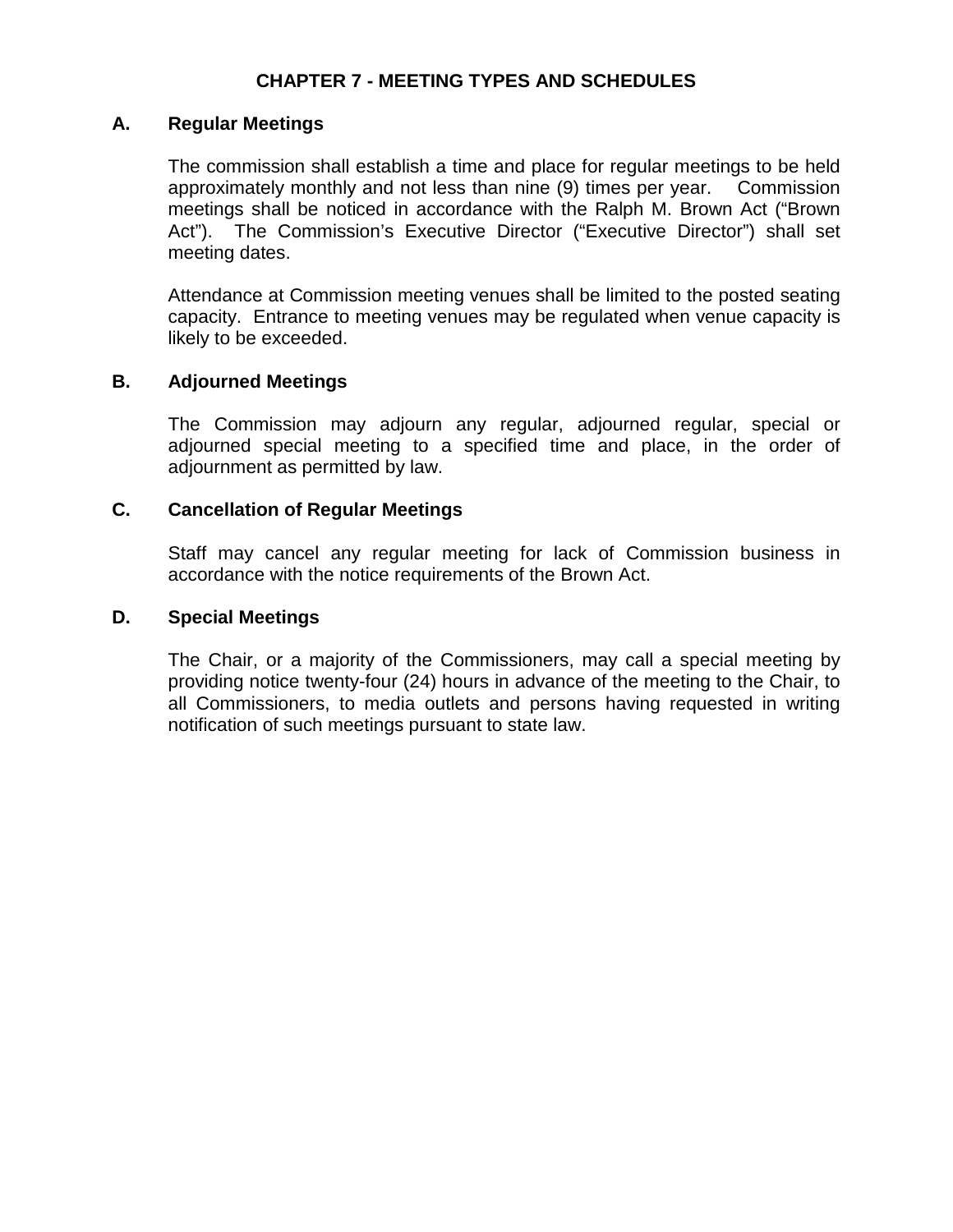# **CHAPTER 8 - MEETING AGENDAS**

#### **A. Requirements for Agenda Item Submission by Commissioners**

Commissioners may submit items for inclusion on a future agenda by orally, or in writing, making the request under agenda item: "Commission Ideas, Comments and Questions."

#### **B. Declaration of Policy**

No item of business shall be introduced or acted upon at a meeting of the Commission without it appearing on a duly noticed and posted agenda in accordance with the Brown Act. Exceptions to this rule are limited to those provided by State law.

#### **C. Procedures for Submission of Reports**

- 1. For all regular and special meetings of the Commission, the Executive Director shall cause to be prepared an agenda, setting forth the time and place of the meeting and a brief description of each item of business to be transacted or discussed at the meeting.
- 2. Except as provided otherwise in these Rules, a written or oral staff report should be prepared for each item of business and submitted in accordance with the agenda procedure established by the Executive Director.
- 3. An oral report does not require a written report. However, language describing the substance of the oral report must be submitted to the Executive Director for inclusion on the agenda. Oral reports shall be summarized in the meeting's minutes.
- 4. "Continued" items do not require a new report if there are no changes other than the agenda date. If the report has been changed, a new report must be submitted, meeting all applicable requirements.

#### **D. Written Communications from the Public**

- 1. The Executive Director shall manage written communications to Commissioners regarding meeting topics to ensure compliance with the Brown Act:
	- a. Agendas or any other writings distributed to all or a majority of the Commissioners for discussion or consideration at a public meeting shall be disclosed to the public, and shall be made available upon request without delay.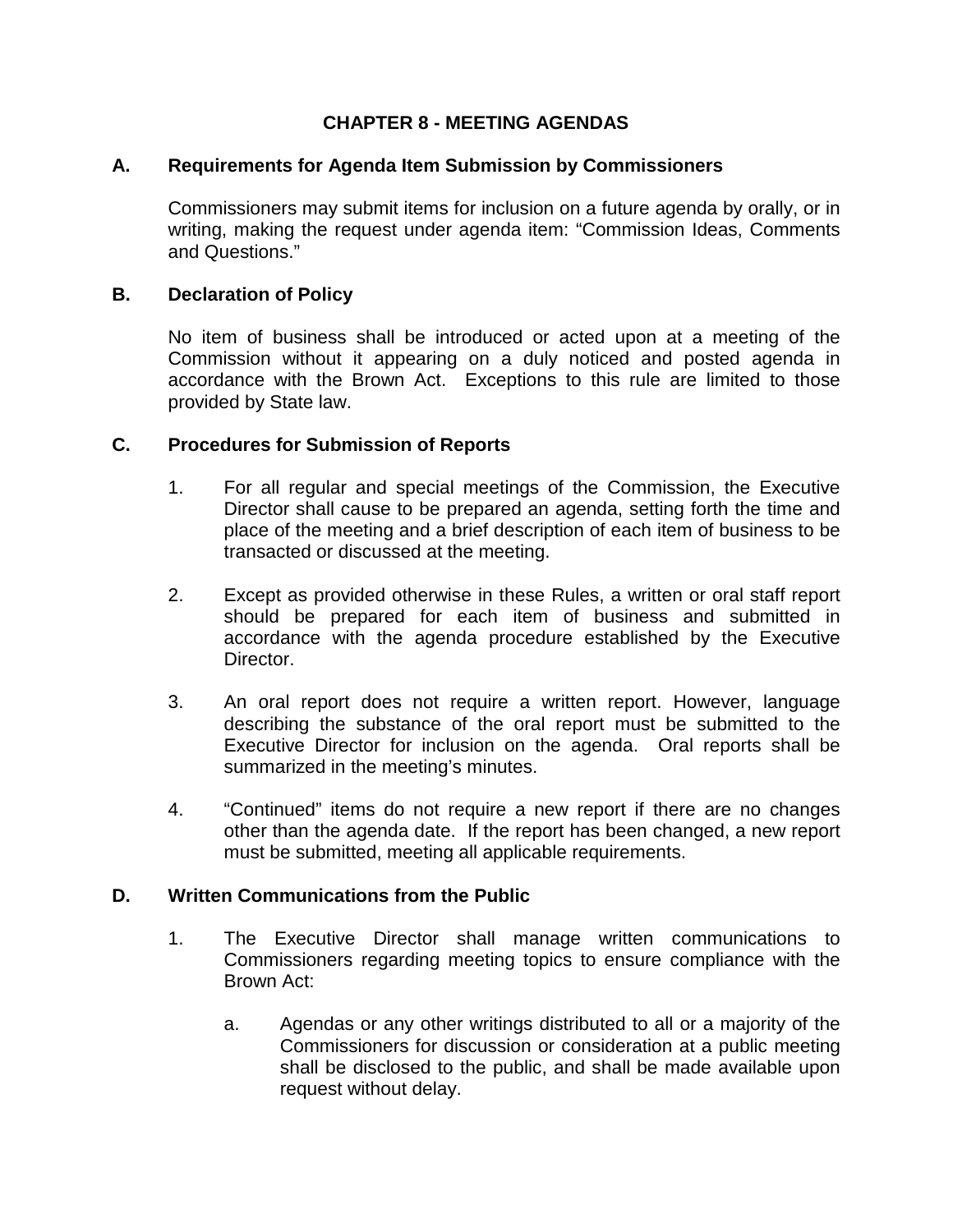- b. Corrections or supplements to a staff report or other written materials already included in the agenda packet may be delivered separately.
- 2. Interested parties or their authorized representatives may address the Commission by written communications in regard to agenda Items. Such written communications received by staff prior to the distribution of Commission packets should be included in the agenda packet material.
- 3. Written communications received by the staff after such deadline will be delivered to Commissioners at the Commission meeting if related to an item on that meeting agenda.
- 4. Members of the public shall submit documents to the Executive Director for distribution to the Commissioners. Such documents shall become part of the official record and shall be made available to the public.

# **E. Preparation of Agenda Packet**

- 1. The agenda packet shall include the agenda, staff reports, attachments, draft resolutions, and other documents. No item shall be considered by the Commission if the applicable written material is not delivered to the Commission before the meeting and made available to the public at the same time.
	- a. If a Commissioner receives any written communication relating to a matter to be discussed or considered at a public meeting or hearing from someone other than Staff or the Executive Director, the Commissioner shall notify the Executive Director of the writing(s) and, if needed, provide a copy to the Executive Director for distribution to the Commission in the manner required by these Rules.
	- b. Corrections or supplements to a staff report or other written materials already included in the agenda packet may be delivered separately.

### **F. Distribution of Agenda Packets**

- 1. The Executive Director shall distribute the agenda packet to the Commissioners and persons requesting copies of the agenda packet, at least 72 hours prior to the regularly scheduled meeting.
- 2. Electronic copies of the agenda packet shall be available for the news media and other such organizations, agencies, institutions or persons.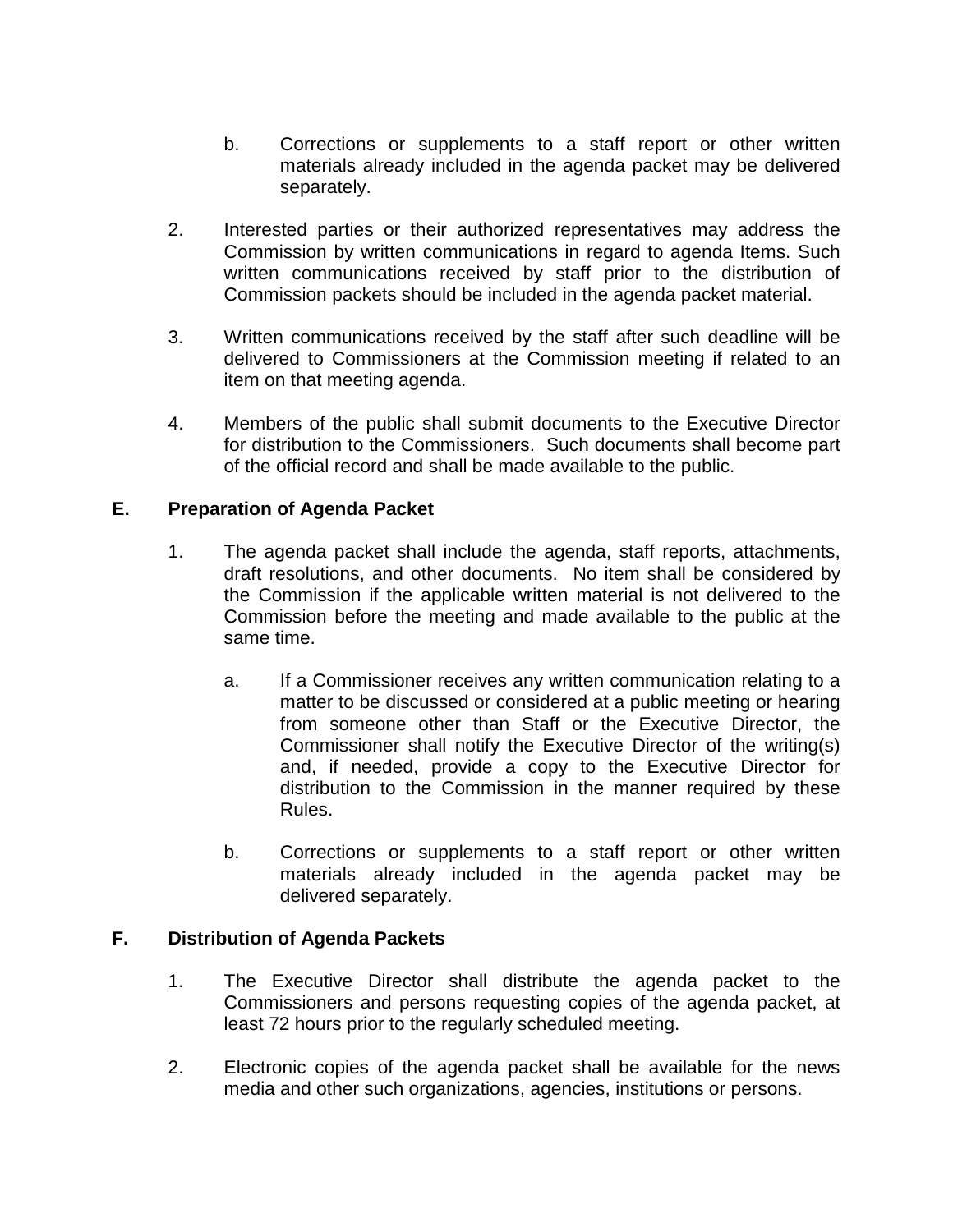# **G. Posting of Agenda**

- 1. The Executive Director shall post the agenda of each Regular or Adjourned Regular Meeting of the Commission at least seventy-two (72) hours in advance of the meeting in a location that is freely accessible to members of the public as required by the Brown Act.
- 2. Agendas will generally be published to the Commission's website at least seventy-two (72) hours in advance of a regular meeting. If technical difficulties occur, the agenda and reports shall be published on the Commission's website until those difficulties are resolved.

### **H. Failure to Meet Agenda Deadlines**

Any agenda item or revised agenda item submitted after the deadlines established and noted in these Rules shall not be accepted without the consent of the Executive Director.

# **I. Exceptions to the Agenda Requirement**

- 1. Matters not included on the published agenda may be discussed and acted upon by the Commission only in the following situations:
	- a. A majority of the Commissioners determines, in open session, that the matter in question constitutes an "Emergency" where delay until the next meeting would result in a deleterious outcome regarding the matter, or
	- b. Two-thirds (2/3) of the Commissioners, or if less than two-thirds is present, then all Commissioners present, determine that:
		- (i) There is a need to take immediate action; and
		- (ii) The need for action came to the attention of the Commission after the agenda had been posted; or
	- c. The item was posted for a prior meeting occurring prior to the date action is taken on the item, and at the prior meeting the item was continued to the meeting at which action is being taken.

### **J. Types of Agenda Items**

1. Consent Calendar: non-controversial and routine items, not likely to be subject to debate or inquiry by the Commissioners or the public, adopted in one motion.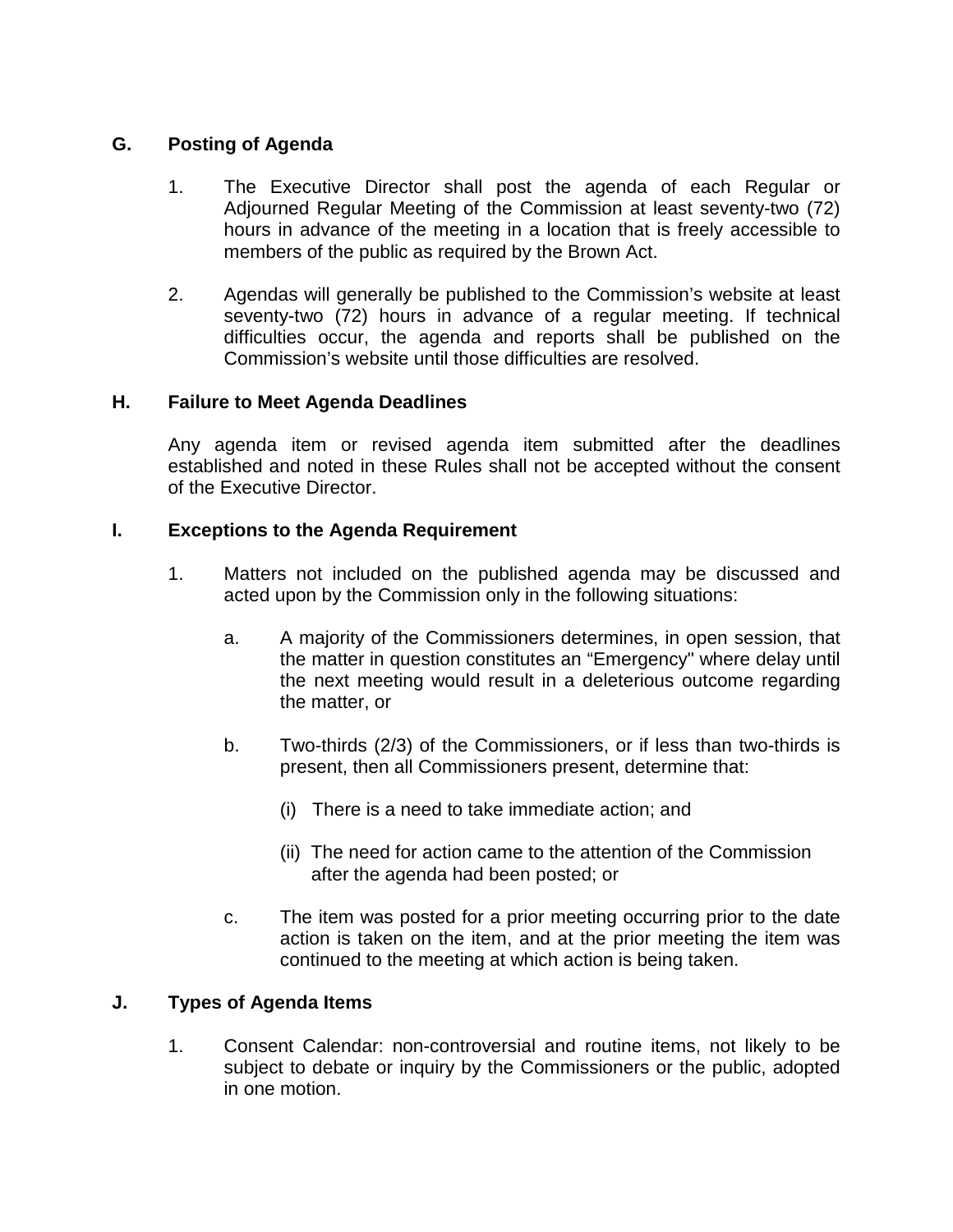- a. Commissioners wishing to ask questions concerning Consent Calendar items are requested to contact the Staff person identified on the report prior to the meeting so that the need for discussion of Consent Calendar items can be minimized whenever possible.
- 2. Staff Reports: Matters for commissioner input and approval, likely to require an oral presentation, public comment and/or commission discussion before action is taken.
- 3. Public Comment: Oral communications from the audience regarding matters not on the agenda within the subject matter jurisdiction of the Commission.
- 4. Commission Ideas, Comments and Questions:
	- a. Brief oral or written reports summarizing meeting or conference attendance by Commissioners at Commission expense;
	- b. Requests that Commission Staff report back on various issues;
	- c. Requests to place items on a future Commission meeting's agenda; and
	- d. Reports on Commission-wide activities or news.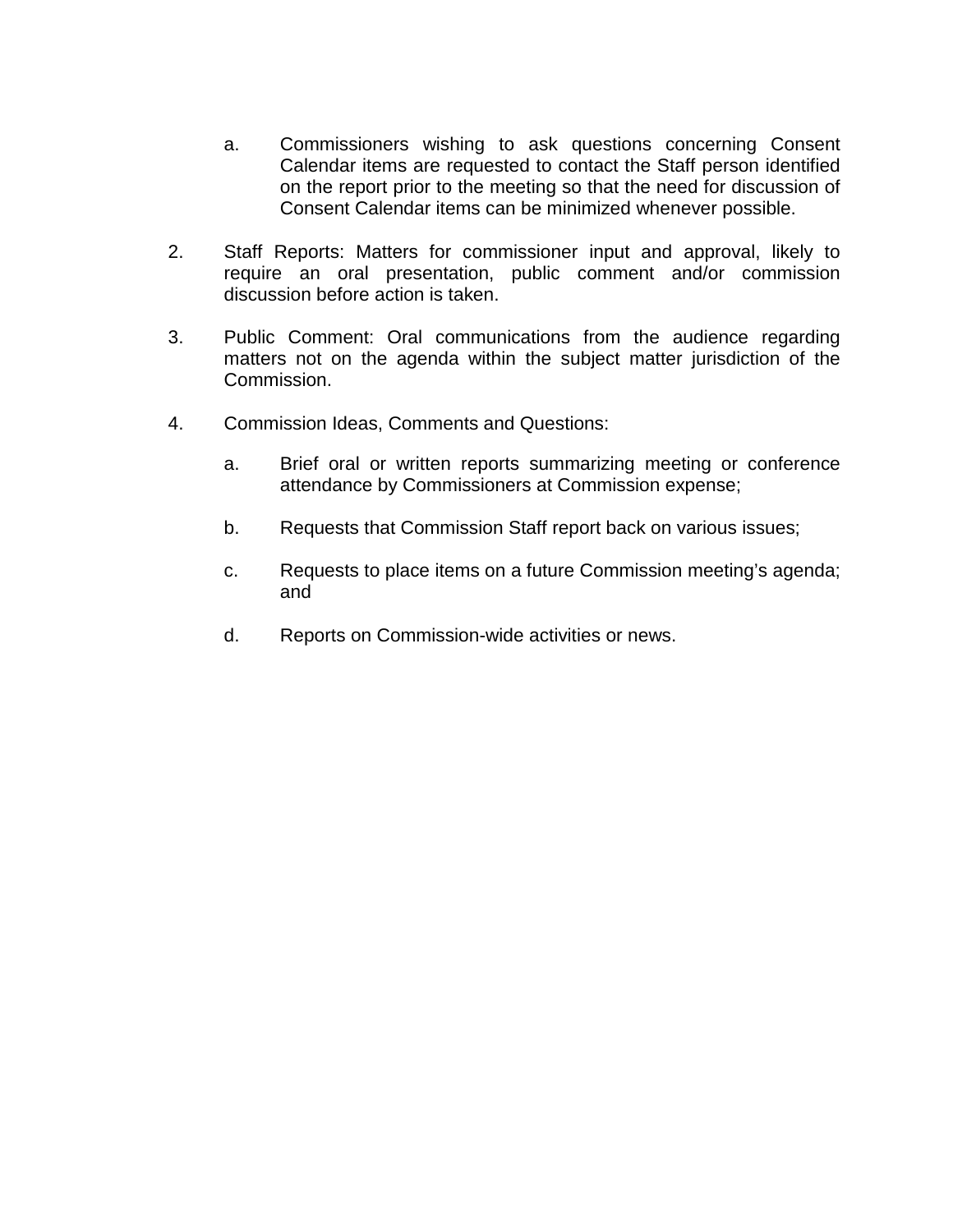# **CHAPTER 9 - CONDUCT OF MEETING**

#### **A. Call to Order – Presiding Officer**

- 1. The Chair, or, in the Chair's absence, the Vice Chair, shall take the chair at the hour appointed for the meeting and shall immediately call the meeting of the Commission to order.
- 2. In the absence of the Chair and Vice Chair, the Executive Director, or his or her designee shall call the meeting to order and a temporary Chair shall be elected from among the Commissioners present.
- 3. Upon the arrival of the Chair, or the Vice Chair, the temporary Chair shall relinquish the chair to the Chair or Vice Chair.

#### **B. Roll Call/Attendance**

- 1. Before the Commission proceeds with business, the Chair shall note the Commissioners present in the minutes. The late arrival of Commissioners shall be entered into the minutes.
- 2. A Commissioner will be considered present at a meeting if the Commissioner is either physically at the meeting or is participating in the meeting through teleconference in accordance with the Brown Act. If not participating via teleconference, the Commissioners must be present at the meeting to vote.
- 3. Meeting attendance of Commissioners through teleconference will be permitted only in extraordinary circumstances such as a medical condition that physically disables the Commissioner from attending in person.
- 4. Commissioners attending a Commission meeting through a teleconference are not counted when determining a quorum.
- 5. Commissioners must be physically present at the meeting or teleconference location to vote. Proxy or absentee voting is not permitted.
- 6. Meetings with Commissioner attending via teleconference must follow City protocol.
	- a. The agenda must include the street address of the commissioners participating via teleconference.
	- b. The agenda must be posted at the teleconference location, stating that the teleconference location is open to the public.
	- c. The location of the teleconference must be ADA accessible.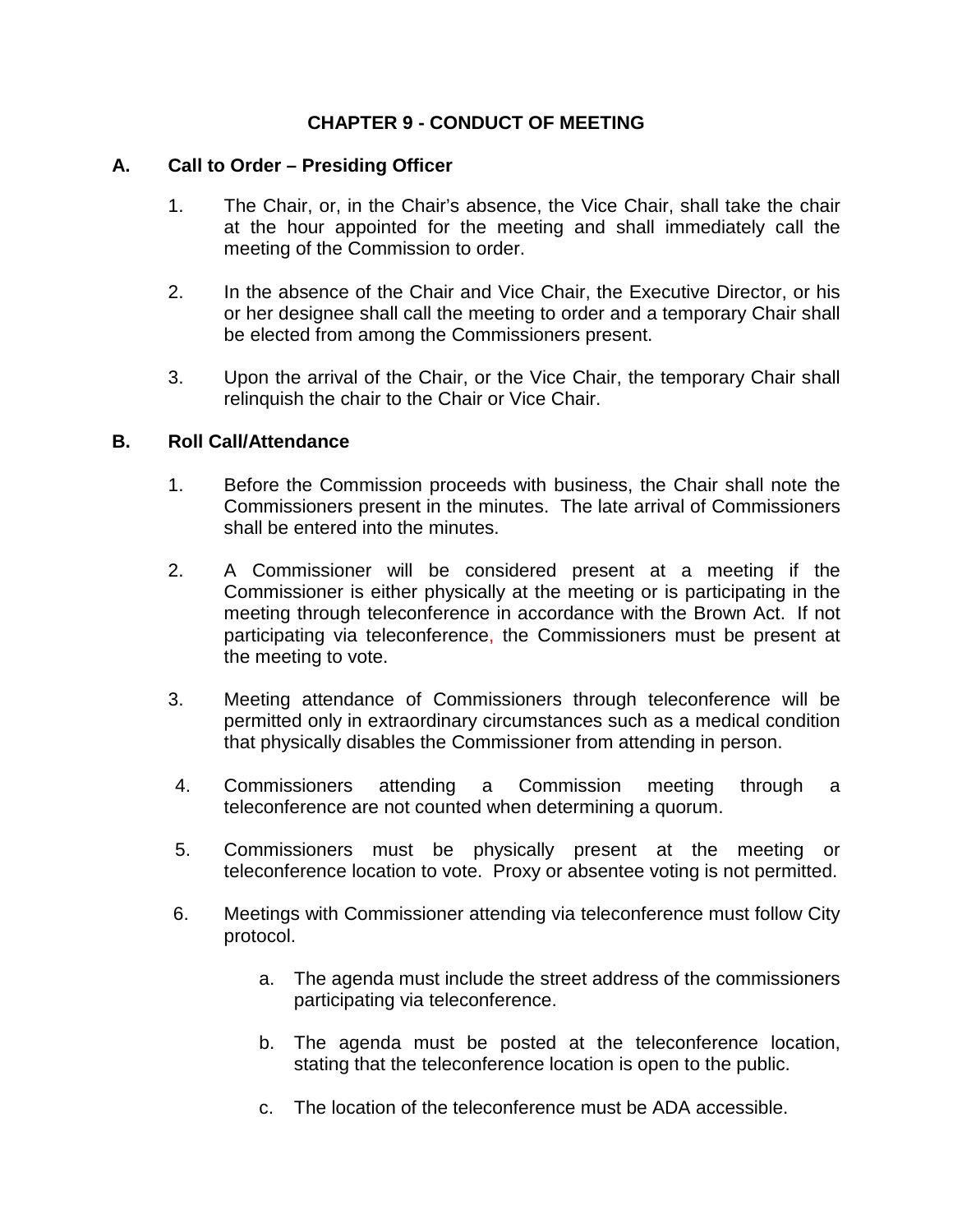## **C. Order of Discussion**

- 1. In order to provide for the efficient conduct of Commission meetings, the order of business should typically follow the agenda or the order set out below. However, the Chair may reorder agenda items, unless a majority of Commission members present object. Commissioners may request items be reordered by motion.
- 2. Prior to a vote by the Commission on the particular matter, Commissioners shall disclose to the Commission any of their material communications, whether written or oral, to or from non-Commission stakeholders regarding a matter on the agenda.
- 3. Disclosure of Commissioner Recusal. Any Commissioner who believes that his/her vote on a specific agenda item or part thereof would have a direct or indirect financial conflict of interest, shall recuse himself/herself from participating in the discussion of and action on that item. A Commissioner who recuses himself/herself shall leave the meeting room during the discussion and vote on the agenda item, unless excused from doing so by the Chair.
- 4. Consent Calendar
	- a. Commissioners or Staff may request that any matter be removed from the Consent Calendar.
	- b. All matters remaining on the Consent Calendar which have not been removed shall be approved by a single action, the single action to have the legal effect of individual action on each matter.
	- c. If a Consent Calendar item is removed, it shall be discussed immediately after adoption of the balance of the Consent Calendar.
- 5. Staff Reports
	- a. The order of discussion after introduction of an item by the Chair will generally be as follows:
		- (i) Staff comments, information and reports, followed by questions from Commissioners.
		- (ii) Public comments and information, followed by questions from Commissioners.
	- b. Commissioner discussion, motion and action.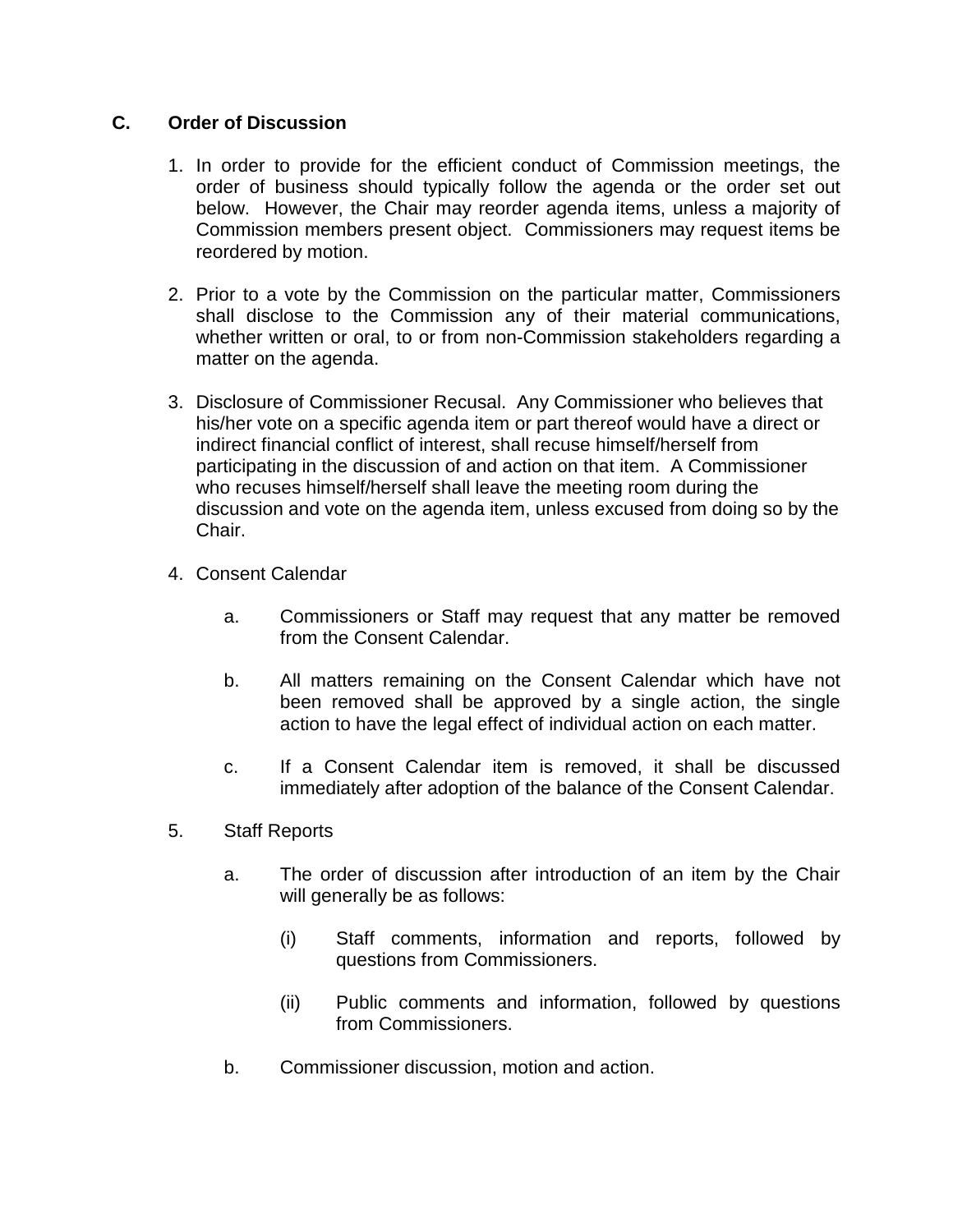c. Once the item is placed before the Commission for discussion, motion or action, no member of Commission Staff or the public shall be allowed to address the Commission without the consent of the Chair or a majority of Commissioners present.

# **D. Oral Communications from Members of the Public**

- 1. As required by the Brown Act, the Commission shall provide an opportunity to members of the public to address the Commission on any item listed on the agenda, including consent calendar items. Regular meeting agendas shall also provide for public comment on any item of interest that is not on the agenda but that is within the subject matter jurisdiction of the Commission.
- 2. Each person wishing to speak should complete a speaker slip located in the meeting room, provide the speaker slip to the Executive Director and wait to be called upon by the Chair.
	- a. Each speaker addressing the Commission shall limit his or her remarks to no more than three (3) minutes, or time set by the Chair.
	- b. In the further interest of conserving time, speakers may be asked to limit their comments to new materials and not repeat what a prior speaker said. Organized groups may choose a single spokesperson who may speak for the group.
	- c. Speakers may not concede any part of their allotted time to another speaker.
	- d. The Chair may modify the total time allotted for public comments or the time allotted per speaker to facilitate the orderly conduct of a meeting. Such modifications shall be applied fairly.
- 3. In response to public comments on matters not on the agenda, Commissioners may individually:
	- a. Briefly respond to statements made or questions posed by members of the public;
	- b. Ask questions for clarification;
	- c. Provide a reference to Staff or other resources for factual information;
	- d. Request Staff to report back to the Commission at a subsequent meeting on any matter; and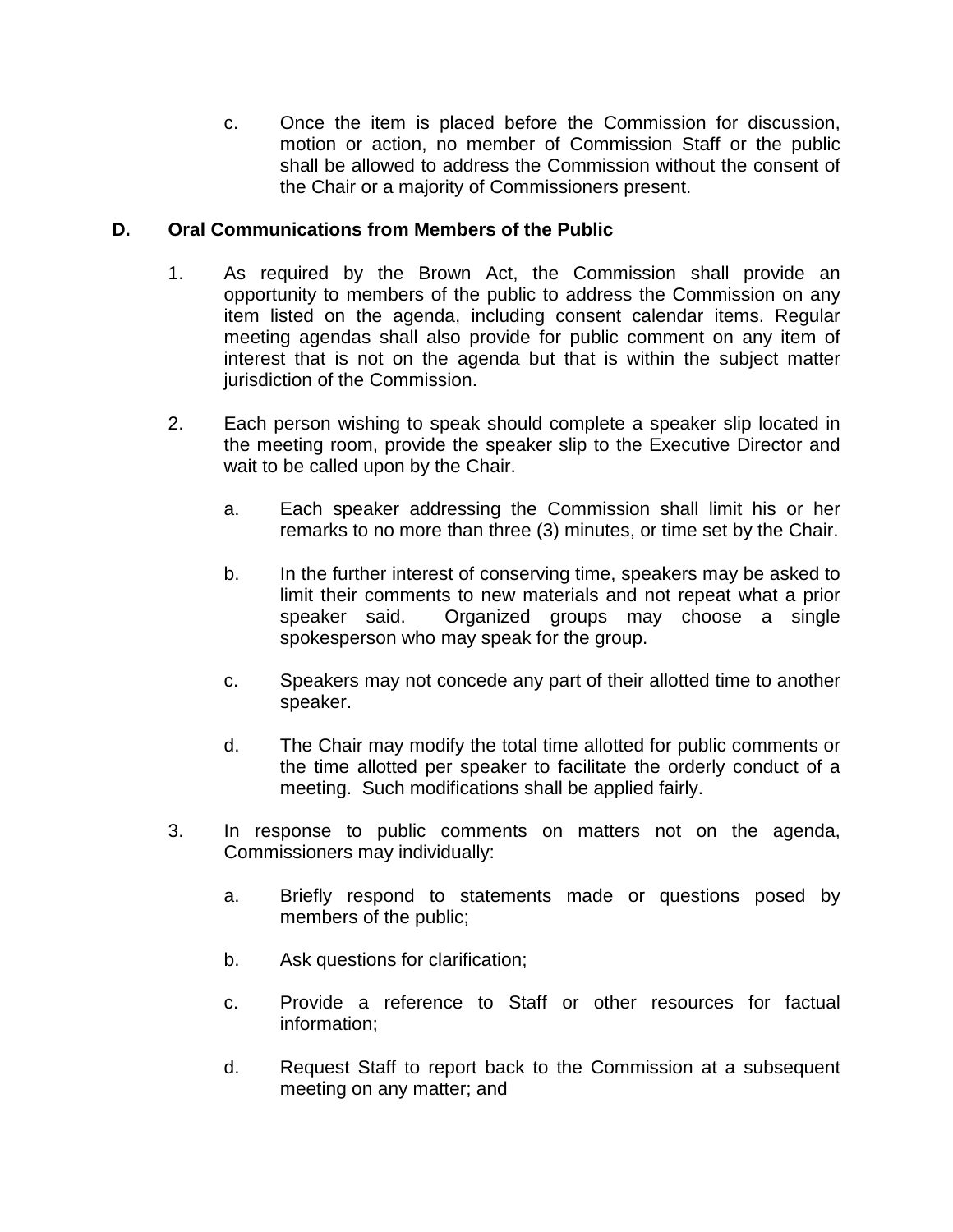e. Direct Staff to place a matter of business on a future agenda.

# **E. Quorum Call**

- 1. A quorum shall be required for the Commission to take any action. A majority of the members of the Commission then in office shall constitute a quorum.
- 2. During the course of a Commission meeting, should the Chair notice that a quorum is lacking, the Chair shall call this fact to the attention of the Executive Director.
- 3. The Chair shall issue a quorum call. If a quorum has not been restored within two (2) minutes of a quorum call, the Chair may declare a recess for a reasonable period of time in order to reestablish a quorum or the meeting shall be deemed automatically adjourned.

# **F. Obtaining the Floor**

- 1. Any Commissioner wishing to speak must first obtain the floor by being recognized by the Chair. The Chair must recognize any Commissioner who seeks the floor when appropriately entitled to do so.
- 2. With the concurrence of the Chair, a Commissioner holding the floor may address a question to another Commissioner and that Commissioner may respond while the floor is still held by the Commissioner asking the question. A Commissioner may opt not to answer a question while another Commissioner has the floor.

# **G. Motions**

- 1. No motion shall be entertained when a question is before the Commission except the following, listed in order of precedence. Any such motion, except to continue, substitute or reconsider, shall be put to a vote without discussion.
	- a. Motion to Call for the Question (Close Debate): The Commissioner moving the adoption of a motion or resolution shall have the privilege of moving to close the debate and at once to take the vote on the immediately pending question. Such a motion requires a second, is not debatable, is not amendable, and requires a two thirds (2/3) vote for adoption.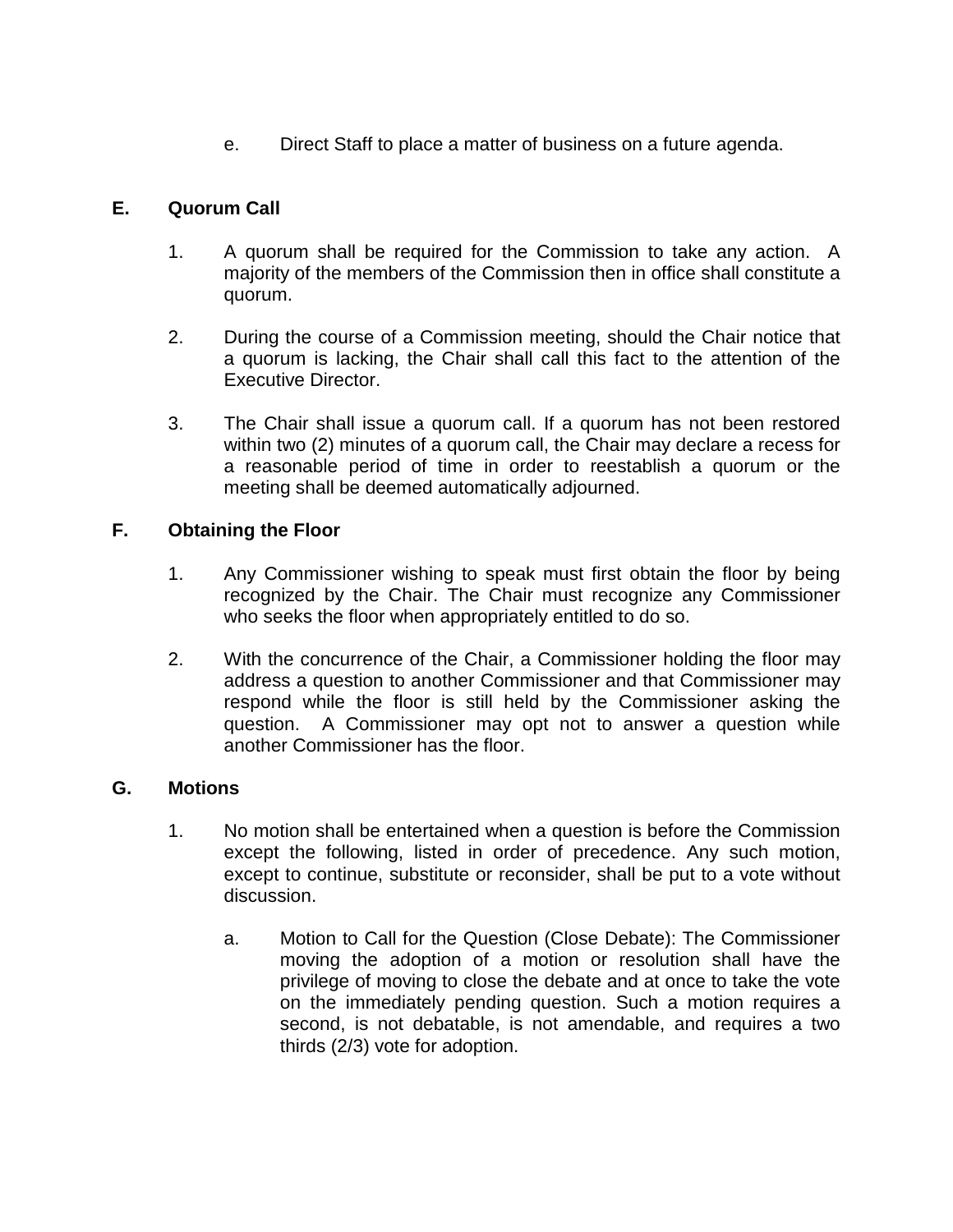- b. Motion to Continue: A motion to continue to a time certain is amendable, and debatable as to the propriety of continuance and as to time set in the motion, if any. The purpose of the motion is to continue the subject under discussion to another specified time.
- c. Motion to Substitute: A motion to substitute the motion under consideration with another motion requires a second, is not amendable and is debatable. A motion to substitute must be germane to the subject and compatible with the underlying purpose of the motion under consideration. If passed, the substitute motion will, by its own action, eliminate the necessity to vote on the motion being substituted. If the substitute motion fails to pass, debate will resume on the motion previously being considered.
- c. Motion to Table: The purpose of this motion is to terminate further consideration of the subject being discussed, without qualification. The effect of the motion, if approved, is to not only end discussion on any other motion being considered, but to preclude any other motion being made. A motion to table requires a second, is not amendable, and is not debatable. A motion to table shall not preclude any Commissioner from placing the subject on an agenda for a later meeting.
- e. Motion to Reconsider: A motion to reconsider any action taken by the Commission must be made not later than the second succeeding official regular meeting of the Commission and only if the motion is based upon a different state of facts giving rise to the motion. Such a motion can only be made by a Commissioner who voted with the majority. It can be seconded by any Commissioner, and is debatable. At the time such motion to reconsider is heard by the Commission, testimony shall be limited to the alleged different state of facts in support of the motion. No question shall be twice reconsidered, except by unanimous consent of the Commissioners. However, action relating to any contract may be reconsidered at any time before the final contract execution.
- f. Motion to Adjourn: A motion to adjourn requires a second and is not debatable except to set the date and time to which the meeting is adjourned to consider the unfinished business. The purpose of a motion to adjourn is to terminate the meeting although the business on the agenda has not been completed, and a time fixed for adjournment has not yet arrived. A motion to adjourn shall be in order at any time, except when:
	- (i) repeated without intervening business or discussion;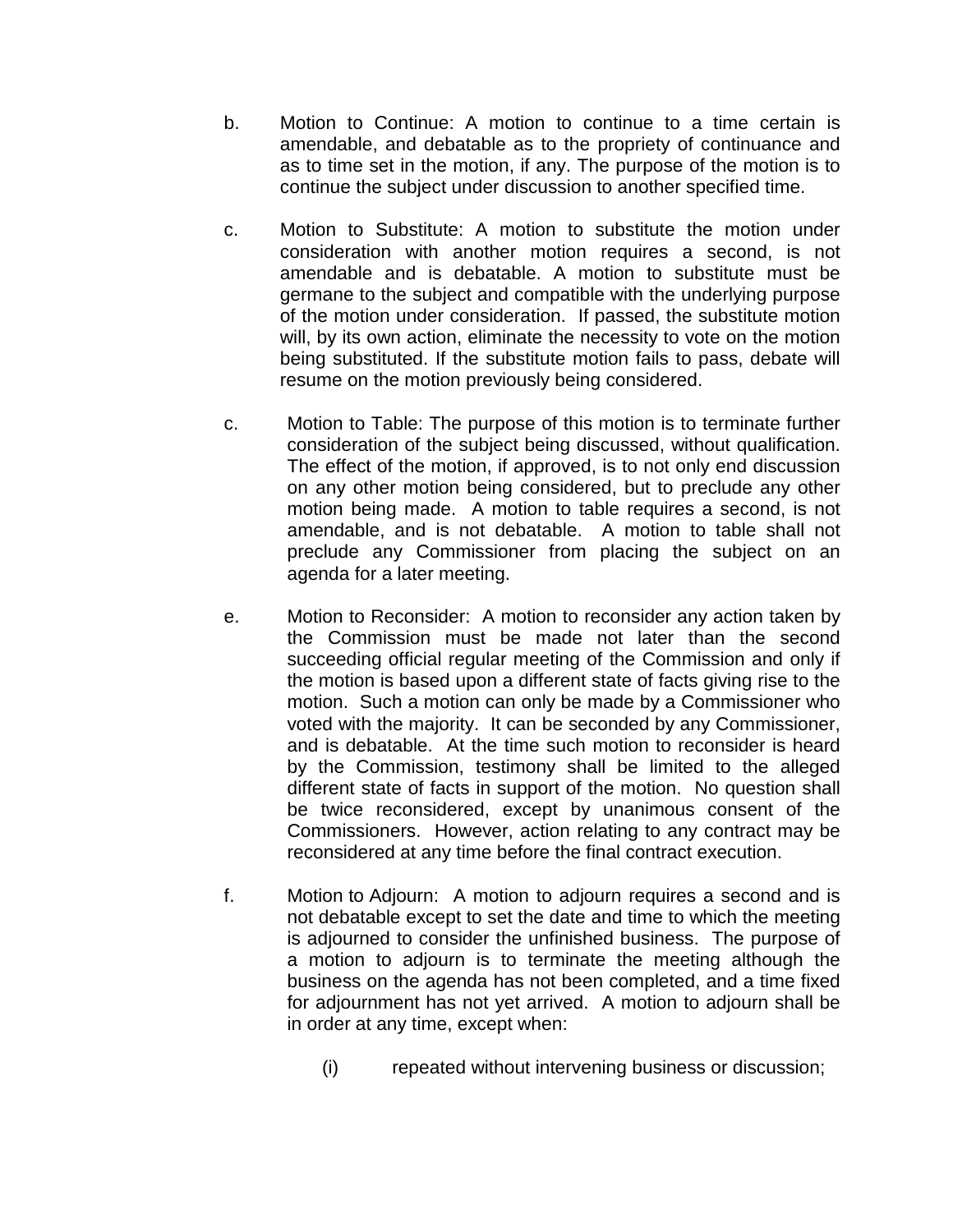- (ii) made as an interruption of a Commissioner while speaking;
- (iii) the previous question has been moved; or
- (iv) while a vote is being taken.
- 2. Discussion of Motions
	- a. Stating the Motion: The Chair or the Executive Director should state the motion before it is debated.
	- b. Addressing the Commission: No person, other than a Commissioner, shall address the Commission without first securing the permission of the Chair when a motion is pending before the Commission.
	- c. Chair Debate: The Chair may debate from the chair, subject only to such limitations of debate as are imposed by these Rules on all Commissioners, and shall not be deprived of any of the rights and privileges as a Member of the Commission by reason of acting as the Chair.
	- d. Obtaining the Floor/Improper References to be Avoided: Every Commissioner desiring to speak shall gain the attention and priority of the Chair, and upon recognition by the Chair, shall confine himself or herself to the question under debate, avoiding all personalities and indecorous language.
	- e. Interruptions: A Commissioner, once recognized, shall not be interrupted when speaking unless it is to call the person to order, or as herein otherwise provided. If a Commissioner, while speaking, is called to order, the Commissioner shall cease speaking until the question of order is determined, and, if in order, shall be permitted to proceed.
	- f. Division of Question: If the question contains two or more divisional propositions, each of which is capable of standing as a complete proposition if the others are removed, the Chair may, and upon request of a Commissioner shall (unless appealed), divide the question.
	- g. Withdrawal of Motion: A motion may be withdrawn by the Commissioner making the motion only with the consent of the Commissioner seconding it.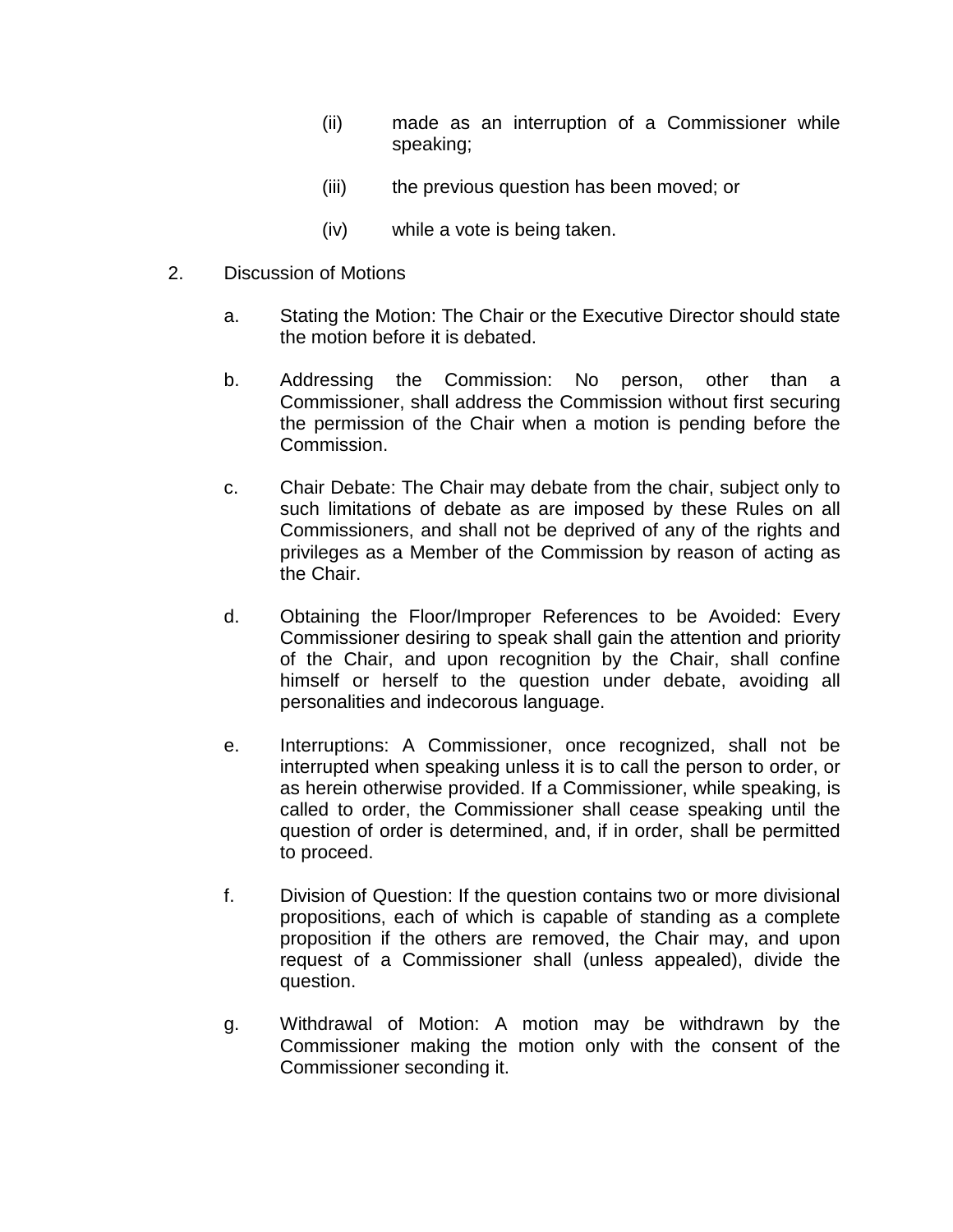h. Voting on a Motion: The vote on a motion shall be taken either by unison vote, roll call vote, or electronic voting device and entered in full upon the record. The Chair shall announce the result of the vote.

# **H. Voting**

- 1. Requirements for Action
	- a. Unless a higher vote is required by law, the affirmative votes of a majority of the quorum shall be required to take action on any item of business.
	- b. Each Commissioner qualified to vote on a motion shall cast either an "aye" or "no" vote, or abstain from voting.
- 2. Voting Disqualification
	- a. Recusal for Conflict of Interest.
		- (i) A Commissioner shall not vote upon any matter on which the Commissioner is disqualified due to a direct or indirect conflict of interest;
		- (ii) At the time an item is called, a Commissioner shall openly state that he or she is recusing himself or herself due to a conflict of interest;
		- (iii) The Commissioner who is recusing himself or herself due to a financial conflict of interest shall publicly identify the financial interest in detail sufficient to be understood by the public, except disclosure of the exact street address of a residence is not required; and
		- (iv) As to any other conflict of interest, the Commissioner's determination may be accompanied by an oral or written disclosure of such conflict of interest; and
		- (v) A Commissioner who is disqualified by a conflict of interest in any matter shall not remain on the dais or in the meeting room during the discussion and must not vote on such matter except for consent calendar items. The Commissioner may remain on the dais for consent calendar items if the Commissioner states that he/she is abstaining from the vote due to the described conflict of interest before the consent calendar is voted on in one motion.